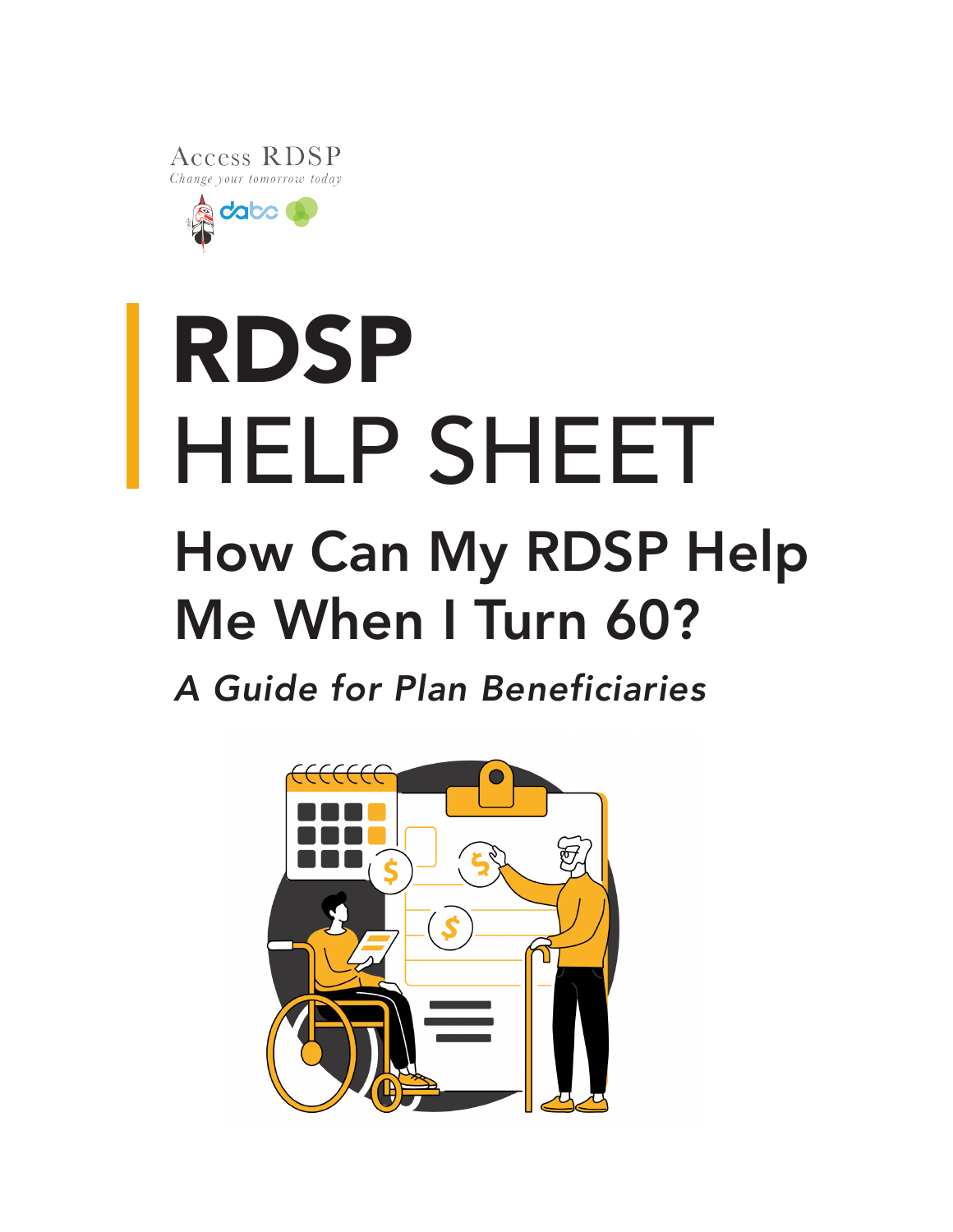Congratulations! You made a wise choice to open an RDSP. Now, as you approach age 60, the RDSP really starts to pay off. The RDSP helps you with your ongoing financial needs as you approach retirement age.

# What happens with my RDSP when I turn 60?

Before we look at what happens with your RDSP when you turn 60, you need to know that there are two types of 'payments' or withdrawals that you can make from your RDSP.

### Payments before you turn 60

Before you turn 60, you are allowed to take one-off, individual 'payments' or withdrawals from your RDSP. These are called Disability Assistance Payments or DAPs. A DAP is a discretionary payment that can be requested and made to you or your estate at any time.

#### Example:

Miguel decides he wants to take a course at a local college. He needs a one-time \$5,000 DAP to pay for his tuition for the course.

#### IMPORTANT TO KNOW:

First, check with the financial institution that holds your RDSP to see if they allow Disability Assistance Payments (DAP). Not all financial institutions allow them.

### Payments when you turn 60

When you turn 60, you will commence receiving Lifetime Disability Assistance Payments or LDAPs from your RDSP. Once started, LDAPs are paid to you at least annually. After LDAP payments commence, they must continue.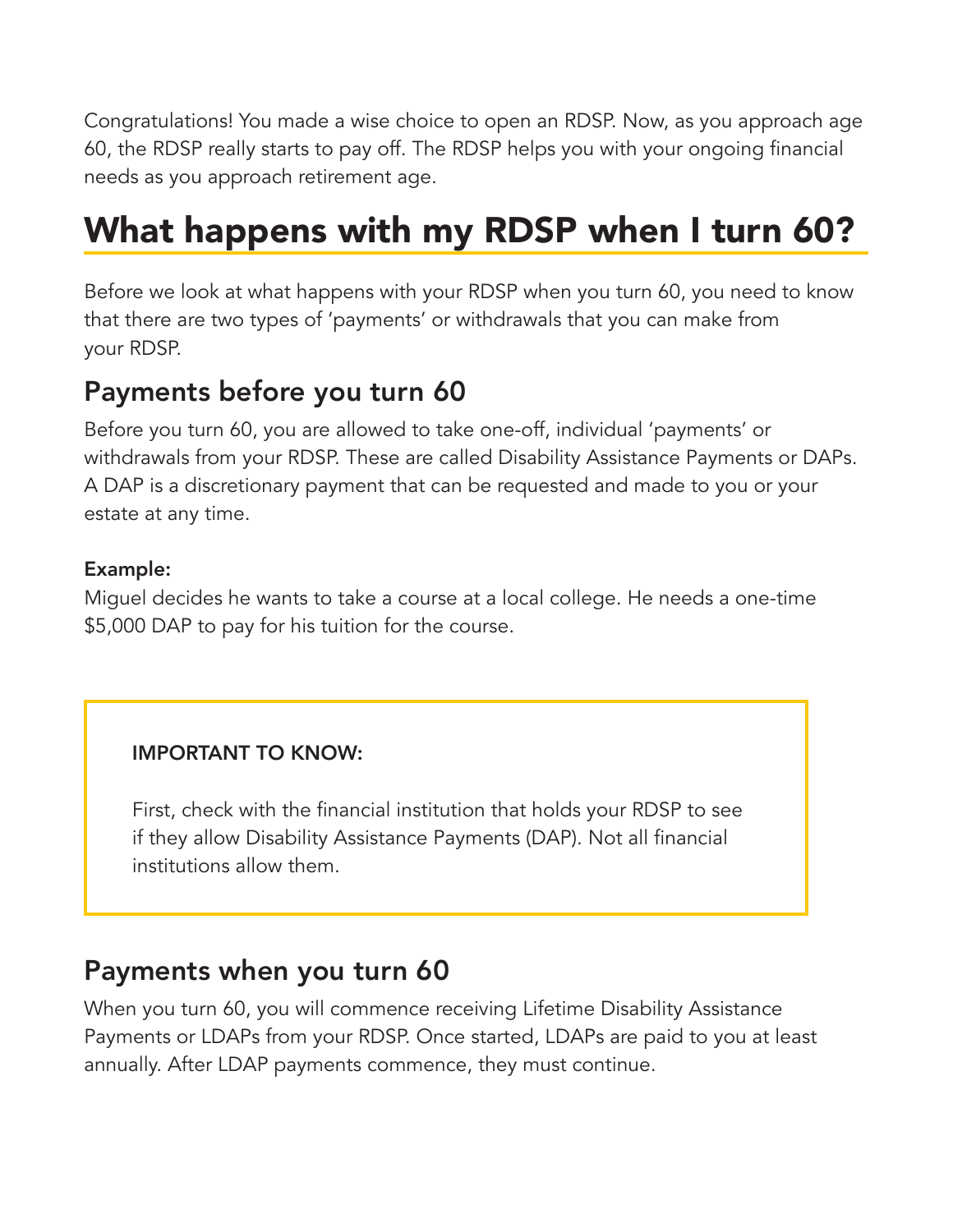#### Example:

Natalie turns 60 years old on August 15, 2030. LDAP payments must begin to be paid to Natalie no later than December 31, 2030.

#### IMPORTANT TO KNOW:

LDAP Payments are designed to provide you with an income throughout your retirement. LDAP payments are paid to you until you either close your plan, you turn 83 OR the beneficiary passes away.

### When payment types can be combined

If your financial institution allows Disability Assistance Payments or DAPs, you may find you want to take a DAP, a one-time withdrawal, even after you have started your Lifetime Disability Assistance Payments (LDAP). Below is an example that shows why someone would want to combine both payment types.

#### Example:

Aki currently receives a monthly LDAP of \$500 to help cover her expenses. When her computer monitor breaks in January, Aki asks for a one-time \$300 DAP to replace it. So, for the month of January, Aki will receive both her regular \$500 LDAP as well as an extra \$300 DAP to replace her monitor.

### Key Learnings: check what you have learned so far:

- If I need money for a one-time 'payment' or withdrawal before I turn 60, I can ask my financial institution if they offer that option. The one-time payment or withdrawal is called a Disability Assistance Payment or DAP.
- I must start taking Lifetime Disability Assistance Payments, or LDAPs, in the year I turn 60.
- Once I start taking LDAP payments, they must continue.
- If my financial institution allows one-time DAP payments, I can consider withdrawing a DAP if I need the funds and combine that payment with my LDAP payments.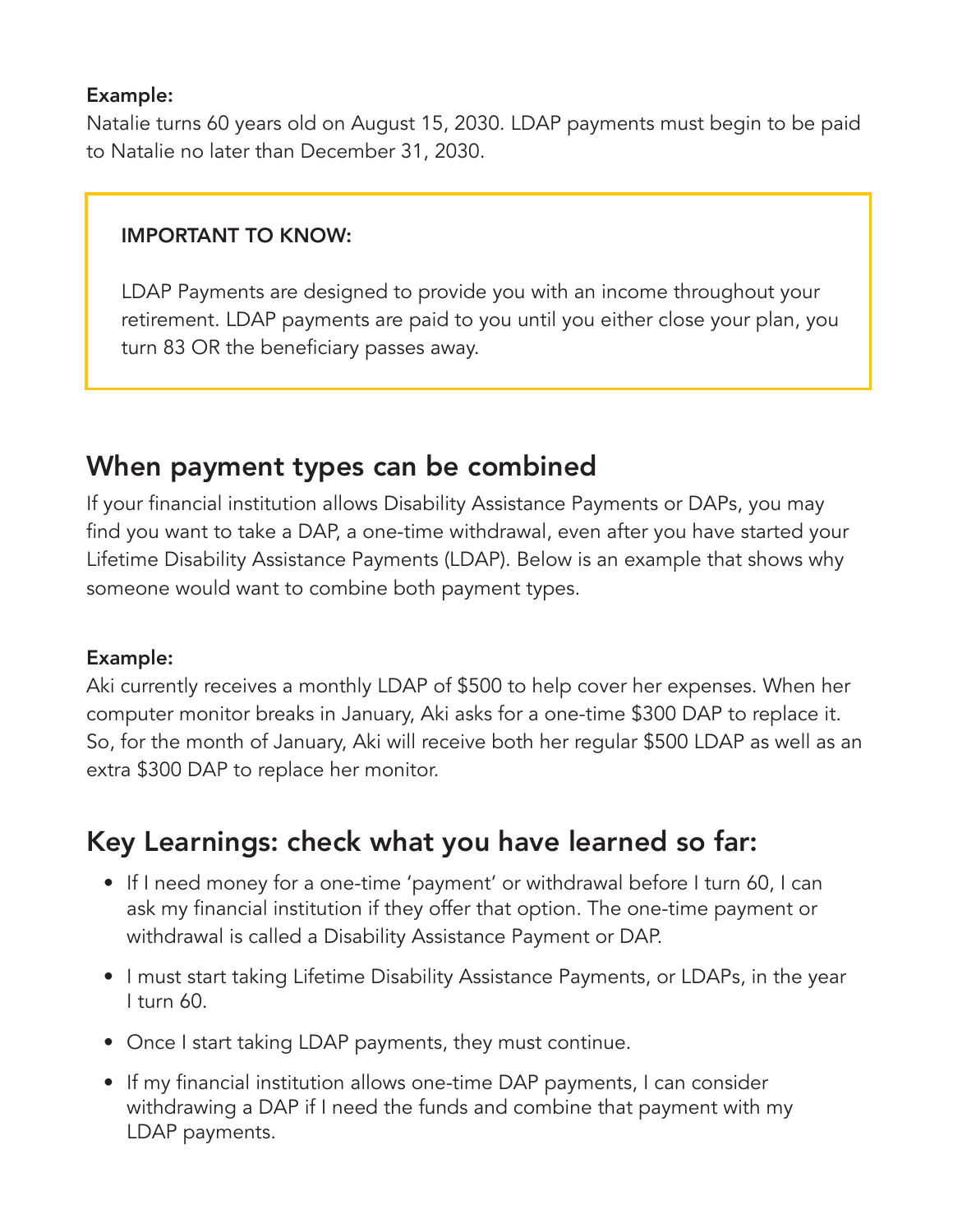# How much money am I allowed to take out?

When you want to take a 'payment' or withdrawal from your RDSP, there are rules that apply. First, let's focus on the Lifetime Disability Assistance Payment or LDAP payment rules for withdrawal.

# Lifetime Disability Assistance Payments (LDAPs)

The RDSP is intended to help with a person's ongoing financial needs after they turn 60. In some ways, the Lifetime Disability Assistance Payment is like a pension, that

starts at age 60. In the year you turn 60, you and/or your Plan Holder will contact your financial

institution and ask for your LDAP payments to begin.

Your financial institution can set up your LDAP payments to be deposited directly into your personal bank account on an annual or a monthly basis.

# What is the LDAP formula?

To take an LDAP payment from your RDSP, the financial institution must first apply a formula called the LDAP formula. The LDAP formula is used to calculate how much money you can take out each year. The Canadian government, who created the RDSP plan, created this formula.

# On what is the LDAP formula based?

The formula is based on the fair market value of your RDSP and your current age. For more details on the formula simply ask your financial institution or contact Plan Institute at 1.844.311.7526 info@rdsp.com.

# When LDAP and DAP payments can be combined

If your financial institution allows Disability Assistance Payments, you may find you may want to take a DAP, a one-time payment, after you have started your Lifetime Disability Assistance Payments.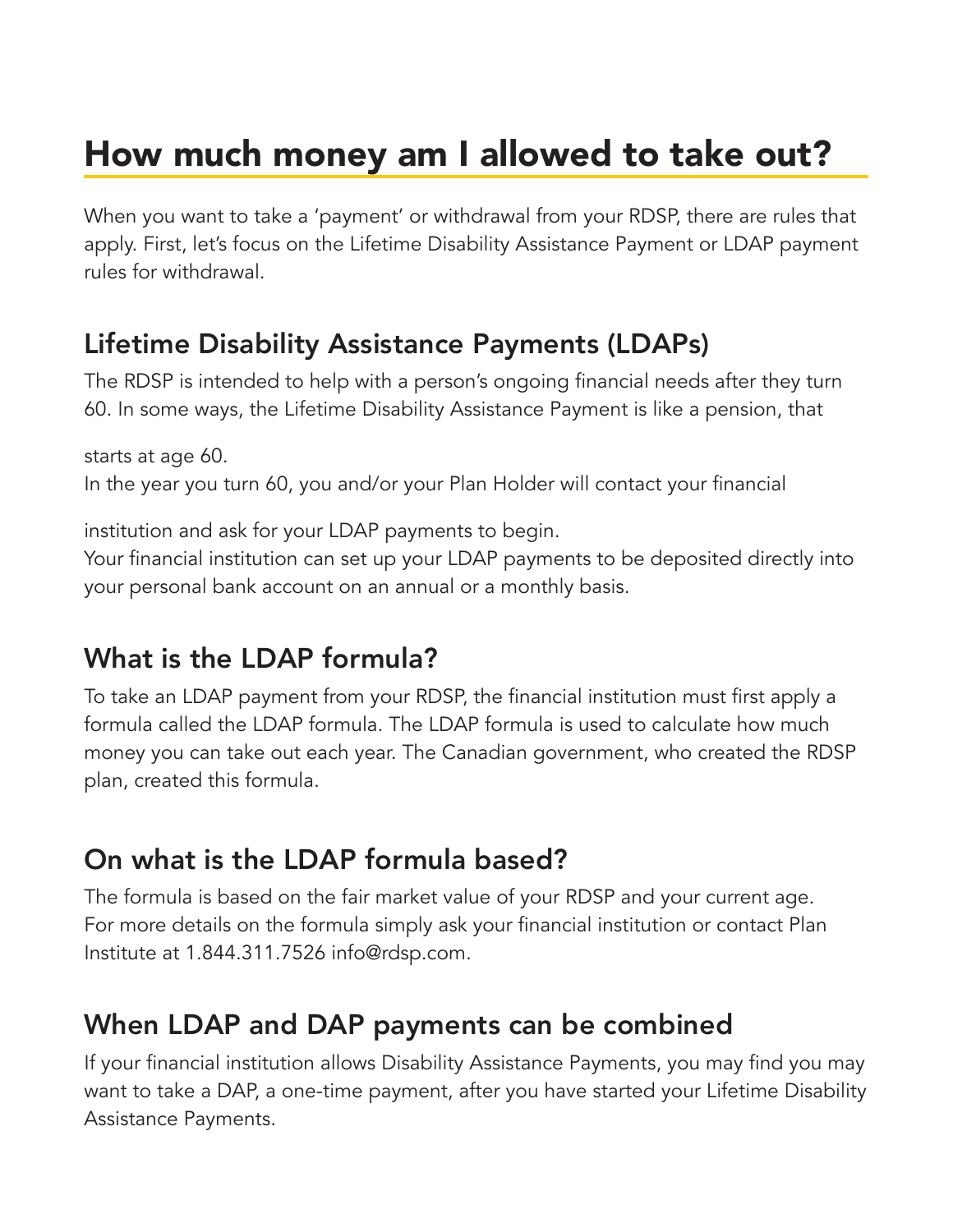To combine a one-time DAP payment with your regular LDAP payments, the financial institution must first apply a formula. The formula is used to calculate how much money you can take out at that time and under what circumstances. The Canadian government, who created the RDSP plan, created this formula.

# Key Learnings: check what you have learned so far:

- In the year I turn 60, I will need to ask my financial institution to begin my Lifetime Disability Assistance Payments. My financial institution will apply a formula to calculate how much money I will be paid each year, based on the fair market value of my RDSP and my current age.
- If I need a one-time 'payment' or DAP before I turn 60, I can ask my financial institution if they offer that option. My financial institution will apply a formula to calculate how much money I can withdraw based on the fair market value of my plan and my age.
- If I request a DAP payment along with my LDAP payments, my financial institution will apply a formula to calculate how much money I will be paid each year.

# What is the '10-year rule'?

When you ask for any payments or withdrawals from your RDSP, the financial institution must first apply the '10-year rule'.

One of the benefits of having an RDSP is that under certain circumstances, the government gives you (the beneficiary) grants or bonds. Many people receive these grants and bonds. We refer to them as 'government contributions'.

Grants or bonds are funds deposited directly into your RDSP, either monthly or quarterly.

\*For more details on the formula simply ask your financial institution or contact Plan Institute at 1.844.311.7526 info@rdsp.com.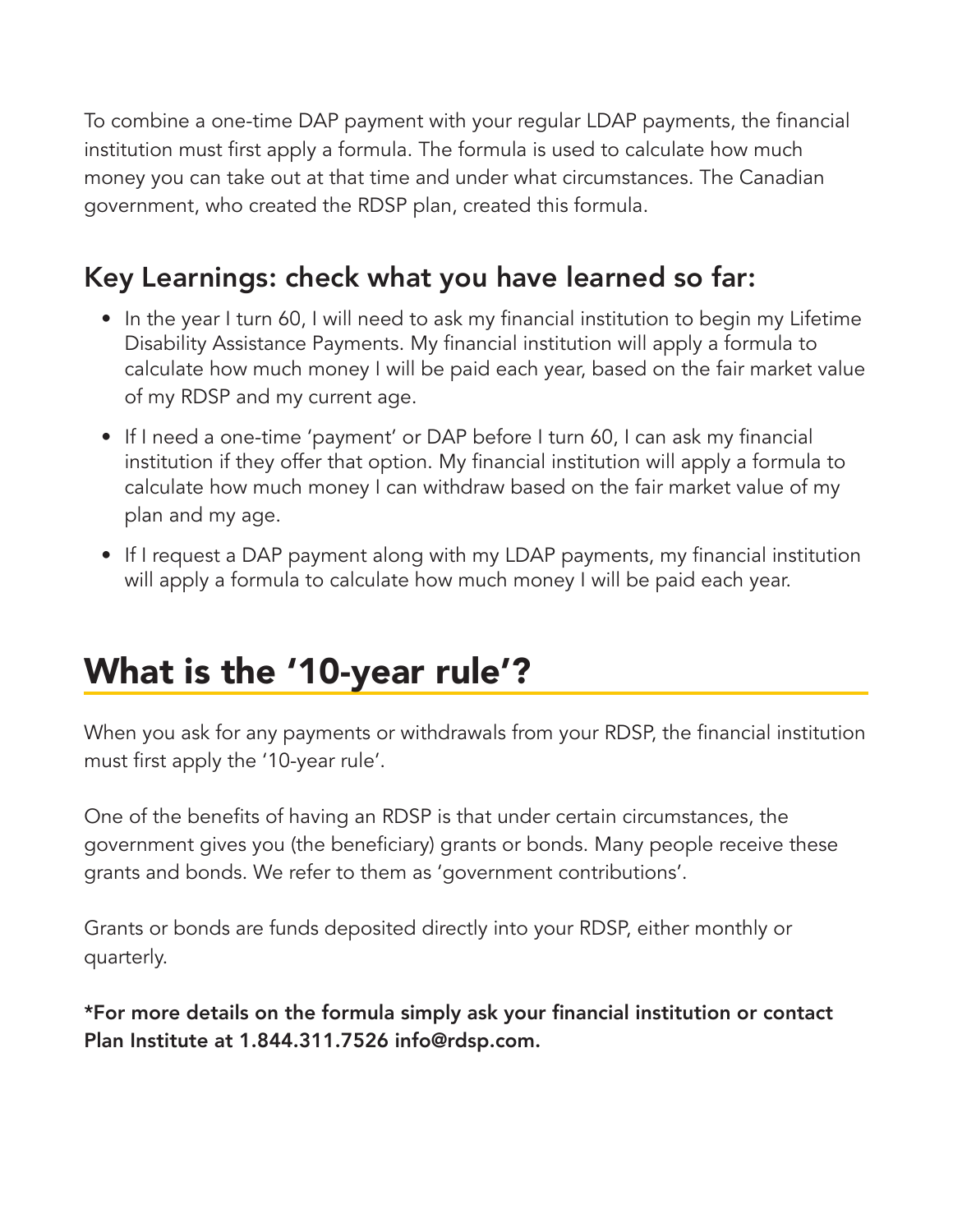#### The most important thing for you to know about the '10-Year Rule':

If any grants or bonds have been paid into your RDSP within the last ten years, you will need to pay a penalty of \$3 per \$1 withdrawn, which is a repayment of grants and bonds, back to the government. Government contributions (grants and/or bonds) paid to you will vest after a ten-year period. While these grants and bonds may not be available for withdrawal without penalty, at this point they have become the vested assets of the beneficiary.

#### Example:

In 2010, Jameel's parents opened an RDSP plan for him. In 2010, the government contributed \$10,500 in grants and bonds to Jameel's RDSP account. To avoid a withdrawal penalty, the \$10,500 deposit must stay in Jameel's account for at least 10 years. After 10 years, the \$10,500 deposit becomes the vested asset of the beneficiary.

### Key Learnings: check what you have learned so far:

- Government contributions (grants and/or bonds) paid to you will vest after a tenyear period.
- If you have been paid a grant or bond within the last ten years and then decide to withdraw from your RDSP, you will have to repay some grants and bonds to the government. This is charged in the form of a withdrawal penalty.

# Next Steps

Congratulations! You are taking all the right steps to research what to expect from your RDSP as you approach the age of 60.

 If you need any more information, simply ask your financial institution, or contact Plan Institute at 1.844.311.7526 or info@rdsp.com for more details.

Plan Institute is here to help!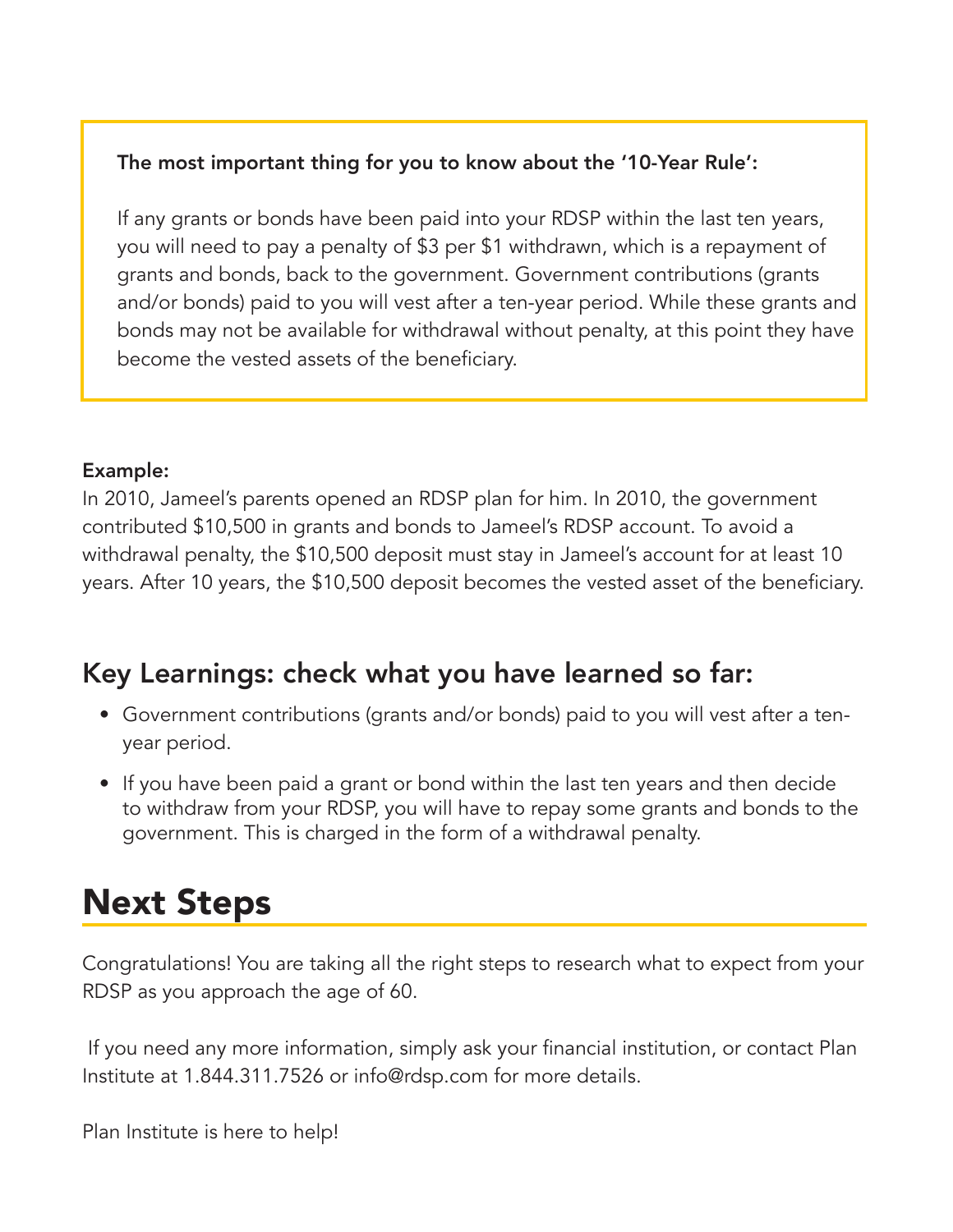# Resources

#### Lifetime Disability Assistance Payments (LDAPs)

- Guide RC4064 Disability-Related Information
- Tax credits and deductions for persons with disabilities
- A dedicated CRA line for health care providers is available to discuss the DTC program, application criteria and the Income Tax Act. Call 1-800-280-2639

#### Access RDSP Resources

*We provide free supports and services for physicians and patients, including:*

#### Tools for your patient:

- Disability Benefits wayfinder: Your patient can find out which disability supports are right for them.
- Disability Tax Credit Tool: Your patient can go through this questionnaire that will generate materials that can help you with their application.
- RDSP Calculator: Your patient can use this tool to find out how much they can make if they open an RDSP.

#### One-on-One Disability Tax Credit Support:

- Email: rdsp@disabilityalliancebc.org
- Toll-free: 1-800-663-1278

#### RDSP Support:

- Assistance to open an RDSP
- Specialized support and navigation for Indigenous peoples
- RDSP & Disability Planning Helpline
- RDSP & DTC Info sessions for individuals, organizations, and professionals
- \$150 grant for low-income BC residents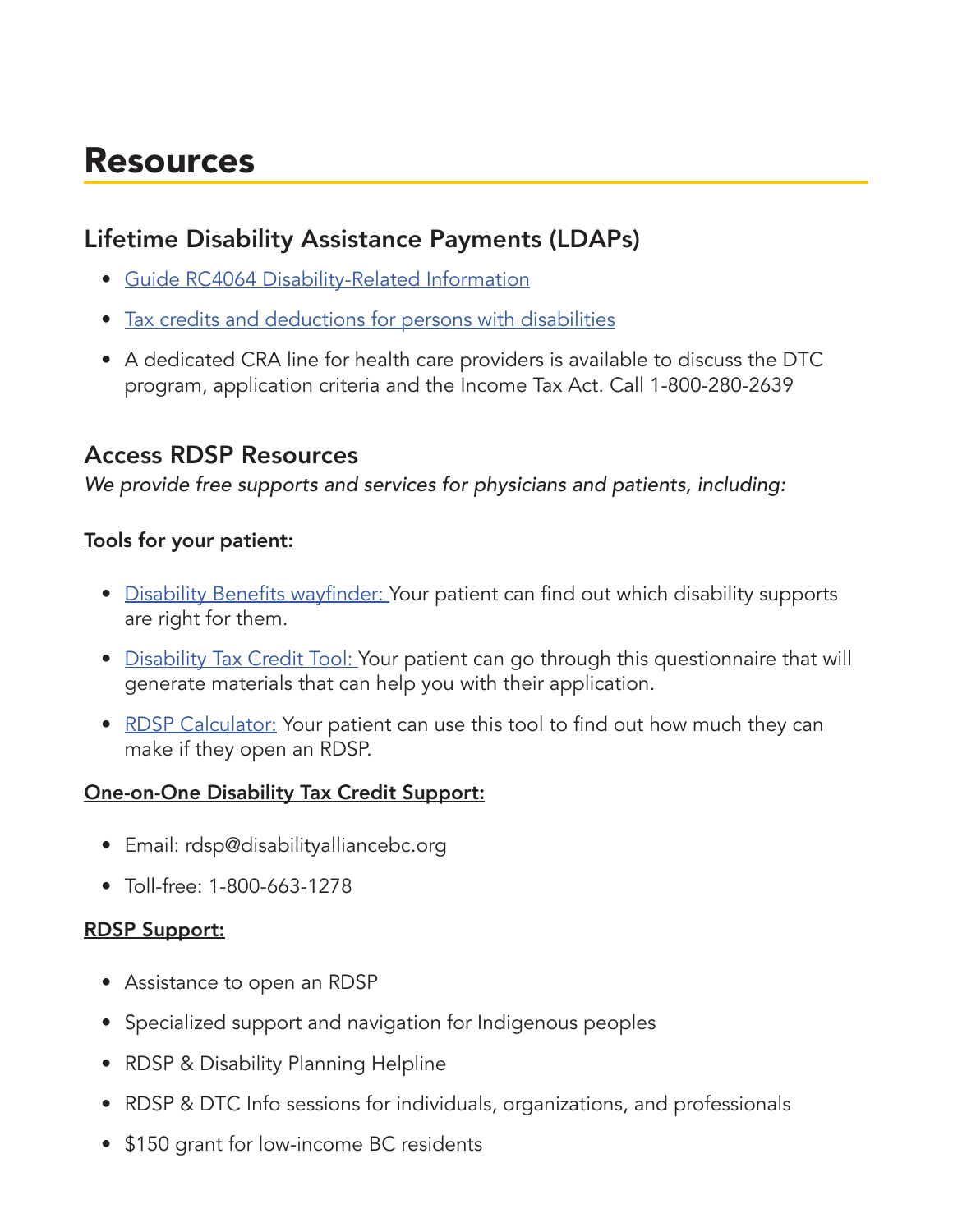• Toll-free:1-844-311-7526 / Email: info@rdsp.com

#### One-on-one DTC and RDSP support for Indigenous patients:

- Email: rdsp1@bcands.bc.ca
- Toll Free: 1-888-815 -5511

# CONTACT US:

# RDSP & Disability Planing Helpline :

1-844-311-7526

### Email:

info@rdsp.com

# Website:

www.rdsp.com

Access RDSP is a province-wide partnership between Plan Institute, Disability Alliance BC (DABC), and BC Aboriginal Network on Disability Society (BCANDS) to encourage financial security via uptake of the Registered Disability Savings Plan (RDSP).

These initiatives are made possible with generous support from the Vancouver Foundation.